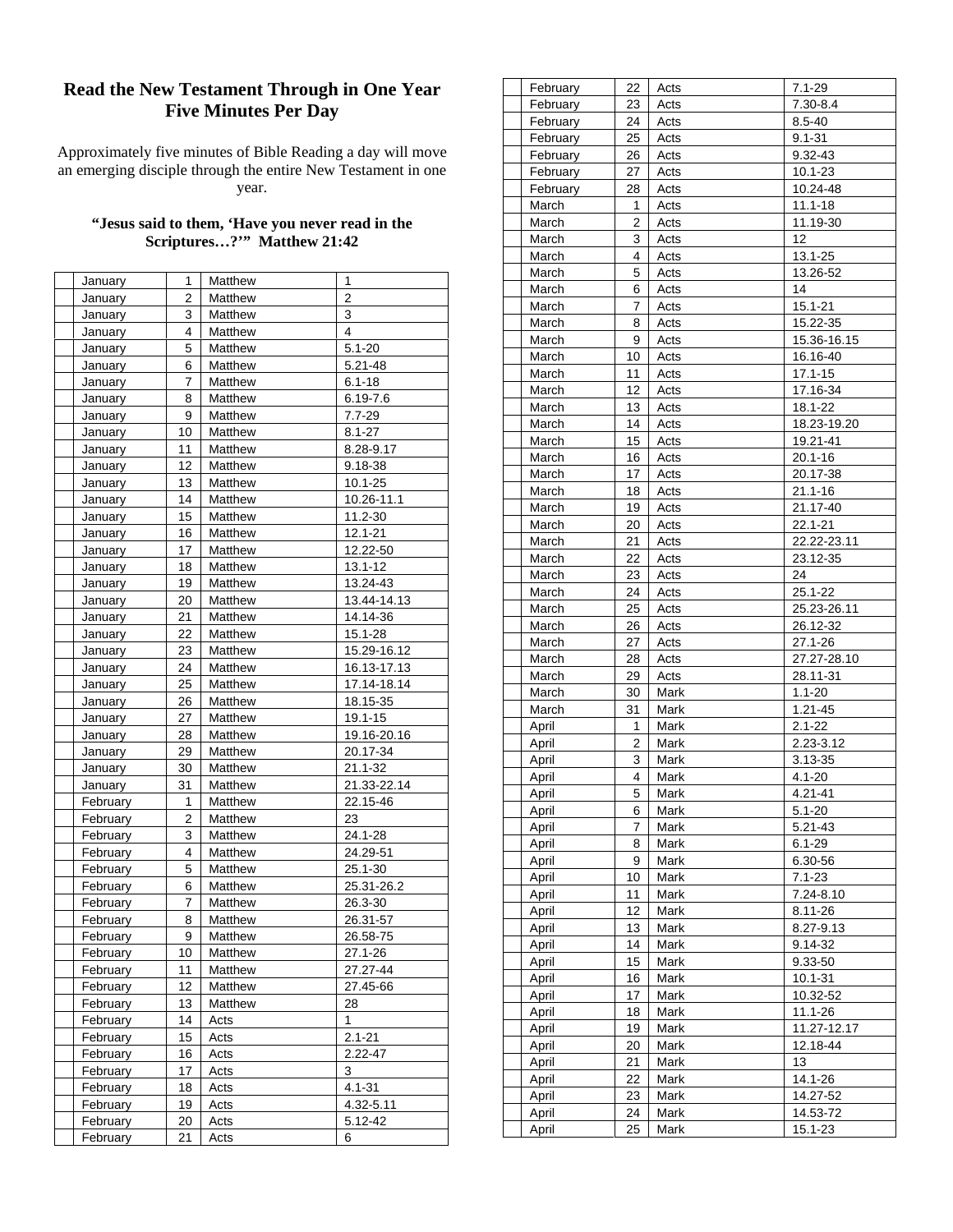| April | 26 | Mark    | 15.24-47       |
|-------|----|---------|----------------|
| April | 27 | Mark    | 16             |
| April | 28 | 1 Peter | $1.1 - 12$     |
| April | 29 | 1 Peter | 1.13-2.10      |
| April | 30 | 1 Peter | $2.22 - 3.7$   |
| April | 1  | 1 Peter | $3.8 - 22$     |
| May   | 2  | 1 Peter | 4              |
| May   | 3  | 1 Peter | 5              |
| May   | 4  | 2 Peter | 1              |
| May   | 5  | 2 Peter | $\overline{2}$ |
|       |    |         |                |
| May   | 6  | 2 Peter | 3              |
| May   | 7  | James   | 1              |
| May   | 8  | James   | 2              |
| May   | 9  | James   | 3              |
| May   | 10 | James   | 4              |
| May   | 11 | James   | 5              |
| May   | 12 | Jude    | 1              |
| May   | 13 | Luke    | $1.1 - 25$     |
| May   | 14 | Luke    | 1.26-56        |
| May   | 15 | Luke    | 1.57-80        |
| May   | 16 | Luke    | $2.1 - 21$     |
| May   | 17 | Luke    | 2.22-52        |
| May   | 18 | Luke    | 3              |
| May   | 19 | Luke    | $4.1 - 15$     |
| May   | 20 | Luke    | 4.16-44        |
| May   | 21 | Luke    | $5.1 - 16$     |
| May   | 22 | Luke    | 5.17-39        |
| May   | 23 | Luke    | $6.1 - 19$     |
| May   | 24 | Luke    | 6.20-49        |
| May   | 25 | Luke    | $7.1 - 29$     |
|       |    |         |                |
| May   | 26 | Luke    | 7.30-50        |
| May   | 27 | Luke    | $8.1 - 21$     |
| May   | 28 | Luke    | 8.22-39        |
| May   | 29 | Luke    | 8.40-56        |
| May   | 30 | Luke    | $9.1 - 17$     |
| May   | 31 | Luke    | 9.18-36        |
| May   | 1  | Luke    | 9.37-62        |
| June  | 2  | Luke    | 10.1-24        |
| June  | 3  | Luke    | 10.25-42       |
| June  | 4  | Luke    | $11.1 - 13$    |
| June  | 5  | Luke    | 11.14-36       |
| June  | 6  | Luke    | 11.37-54       |
| June  | 7  | Luke    | $12.1 - 21$    |
| June  | 8  | Luke    | 12.22-40       |
| June  | 9  | Luke    | 12.41-59       |
| June  | 10 | Luke    | 13.1-21        |
| June  | 11 | Luke    | 13.22-35       |
| June  | 12 | Luke    | 14.1-24        |
| June  | 13 | Luke    | 14.25-15.10    |
| June  | 14 | Luke    | 15.11-32       |
| June  | 15 | Luke    | 16             |
|       |    |         | $17.1 - 19$    |
| June  | 16 | Luke    |                |
| June  | 17 | Luke    | 17.20-18.14    |
| June  | 18 | Luke    | 18.15-43       |
| June  | 19 | Luke    | 19.1-28        |
| June  | 20 | Luke    | 19.29-48       |
| June  | 21 | Luke    | 20.1-19        |
| June  | 22 | Luke    | 20.20-21.4     |
| June  | 23 | Luke    | 21.5-38        |
| June  | 24 | Luke    | 22.1-30        |
| June  | 25 | Luke    | 22.31-53       |
| June  | 26 | Luke    | 22.54-23.12    |
| June  | 27 | Luke    | 23.13-46       |

| June          | 28             | Luke            | 23.47-24.12    |
|---------------|----------------|-----------------|----------------|
| June          | 29             | Luke            | 24.13-53       |
| June          | 30             | 1 Thessalonians | 1              |
| June          | 1              | 1 Thessalonians | $2.1 - 16$     |
| July          | 2              | 1 Thessalonians | 2.17-3.13      |
| July          | 3              | 1 Thessalonians | 4              |
| July          | 4              | 1 Thessalonians | 5              |
| July          | 5              | 2 Thessalonians | 1              |
|               |                |                 | $\overline{2}$ |
| July          | 6              | 2 Thessalonians |                |
| July          | 7              | 2 Thessalonians | 3              |
| July          | 8              | 1 Corinthians   | $\overline{1}$ |
| July          | 9              | 1 Corinthians   | $\overline{2}$ |
| July          | 10             | 1 Corinthians   | 3              |
| July          | 11             | 1 Corinthians   | 4              |
| July          | 12             | 1 Corinthians   | 5              |
| July          | 13             | 1 Corinthians   | 6              |
| July          | 14             | 1 Corinthians   | 7              |
| July          | 15             | 1 Corinthians   | 8              |
| July          | 16             | 1 Corinthians   | $9.1 - 23$     |
| July          | 17             | 1 Corinthians   | 9.24-10.14     |
| July          | 18             | 1 Corinthians   | 10.15-11.1     |
|               | 19             | 1 Corinthians   | 11.2-34        |
| July          |                |                 |                |
| July          | 20             | 1 Corinthians   | 12             |
| July          | 21             | 1 Corinthians   | 13             |
| July          | 22             | 1 Corinthians   | 14             |
| July          | 23             | 1 Corinthians   | 15.1-34        |
| July          | 24             | 1 Corinthians   | 15.35-58       |
| July          | 25             | 1 Corinthians   | 16             |
| July          | 26             | 2 Corinthians   | $\mathbf{1}$   |
| July          | 27             | 2 Corinthians   | 2              |
| July          | 28             | 2 Corinthians   | $3.1 - 4.6$    |
| July          | 29             | 2 Corinthians   | 4.7-5.10       |
| July          | 30             | 2 Corinthians   | 5.11-6.10      |
| July          | 31             | 2 Corinthians   | $6.11 - 7.16$  |
|               | 1              | 2 Corinthians   | 8              |
| August        | $\overline{2}$ | 2 Corinthians   | 9              |
| August        |                |                 |                |
| August        | 3              | 2 Corinthians   | 10             |
| August        | 4              | 2 Corinthians   | 11             |
| August        | 5              | 2 Corinthians   | 12.1-13        |
| August        | 6              | 2 Corinthians   | 12.14-13.14    |
| August        | 7              | Romans          | $1.1 - 16$     |
| August        | 8              | Romans          | $1.17 - 32$    |
| August        | 9              | Romans          | 2              |
| August        | 10             | Romans          | 3              |
| August        | 11             | Romans          | 4.1-22         |
| August        | 12             | Romans          | 4.23-5.11      |
| August        | 13             | Romans          | 5.12-21        |
| <b>August</b> | 14             | Romans          | $6.1 - 14$     |
|               | 15             |                 |                |
| August        |                | Romans          | $6.15 - 7.6$   |
| August        | 16             | Romans          | $7.7 - 25$     |
| August        | 17             | Romans          | $8.1 - 17$     |
| August        | 18             | Romans          | 8.18-39        |
| <b>August</b> | 19             | Romans          | $9.1 - 29$     |
| August        | 20             | Romans          | 9.30-10.21     |
| August        | 21             | Romans          | 11.1-15        |
| August        | 22             | Romans          | 11.16-36       |
| August        | 23             | Romans          | 12             |
| <b>August</b> | 24             | Romans          | 13             |
| August        | 25             | Romans          | 14.1-18        |
| August        | 26             | Romans          | 14.19-15.13    |
|               |                |                 | 15.14-33       |
| August        | 27             | Romans          |                |
| August        | 28             | Romans          | 16             |
| August        | 29             | Galatians       | 1              |